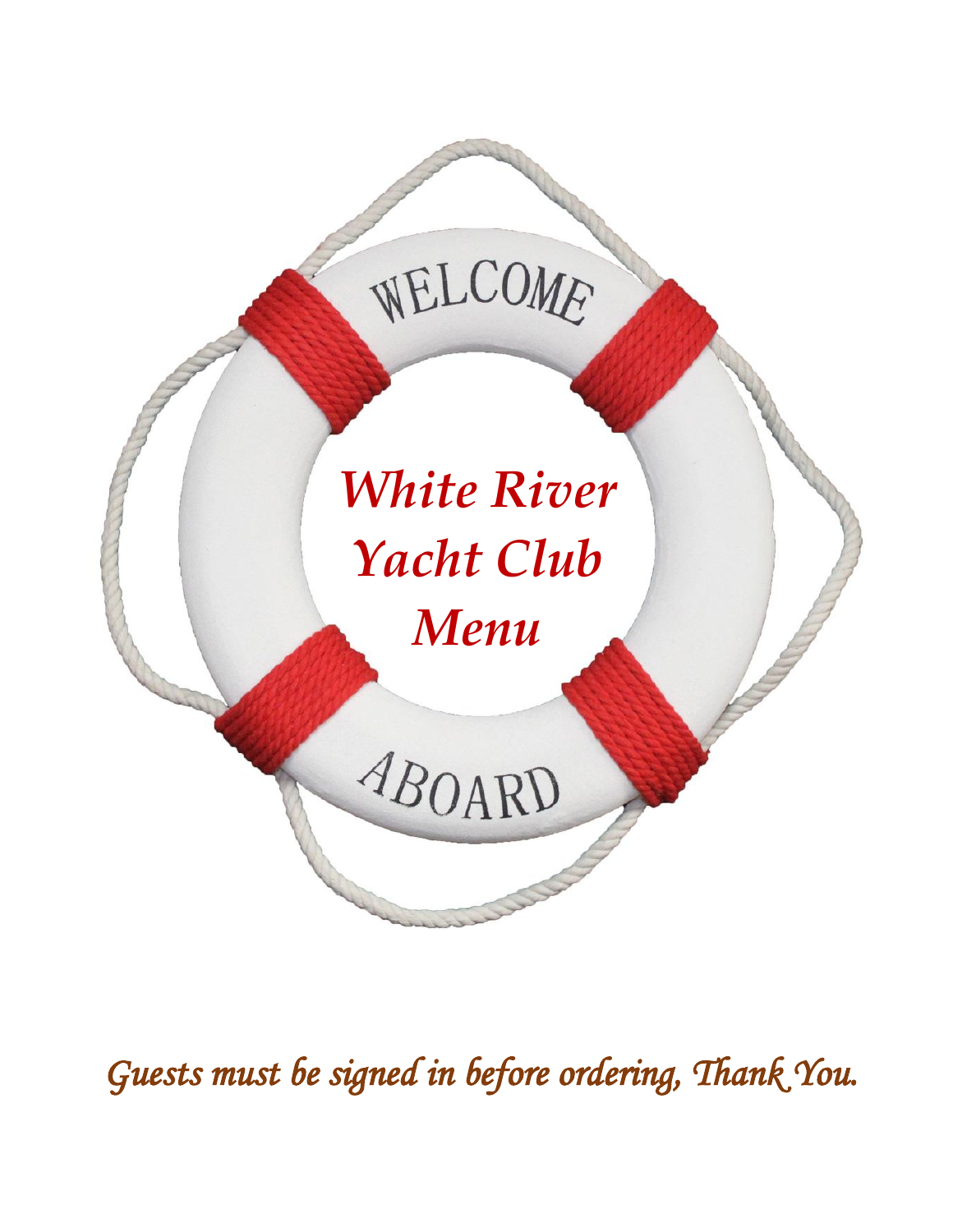

#### **Chicken Wings** Eight Wings with Choice of Buffalo, BBQ, Sweet Chili, Cajun, or Teriyaki **\$8.95**

#### **Shrimp Cocktail**

3 Shrimp **\$5.95** 6 Shrimp **\$9.50**

#### **Cheese Sticks**

Five Mozzarella Sticks, Served with Marinara **\$6.25**

**Jalapeno Cheese Balls** Deep Fried Wisconsin Cheese **\$7.95**

**Potato Skins**

Four Potato Skins with Bacon, Cheddar Cheese, and Sour Cream **\$8.75**

#### **Deep Fried Onion Rings**

Sweet Vidalia Onions Fried to a Golden Brown and Served with a Horseradish Cream **\$4.95**

#### **Jalapeno Poppers**

Stuffed with Three Cheese Blend, Grilled and Served with Salsa and Sour Cream **\$7.95**

#### **Stuffed Mushrooms**

Housemade Cheese Blend, Italian Vinaigrette and Balsamic Reduction **\$8.95**

#### **8oz Fried Mushrooms \$6.25**

**Spring Rolls** Six Traditional Asian Veggies Wrapped in Rice Paper and Deep Fried Served with Sweet Thai Chili Sauce **\$7.95**

#### **Bavarian Pretzel Sticks**

 Choice of Queso Blanco, Spicy Mustard or Ranch Full order of Four **\$6.95,** Half order of Two **\$4.95**

**Chicken Tender Basket** Six Tenders with Choice of Honey Mustard, BBQ, Teriyaki, or Buffalo **\$8.95**

**Meatballs** Four Meatballs Baked with Mozzarella Cheese and Marinara **\$7.95**

> **Chips and Dip** Tortilla Chips with Queso Blanco and Salsa **\$5.95**

#### **Loaded Tots or French Fries**

Smothered in Chili, Nacho Cheese, Jalapenos, Diced Tomatoes, and Green onion **\$7.95**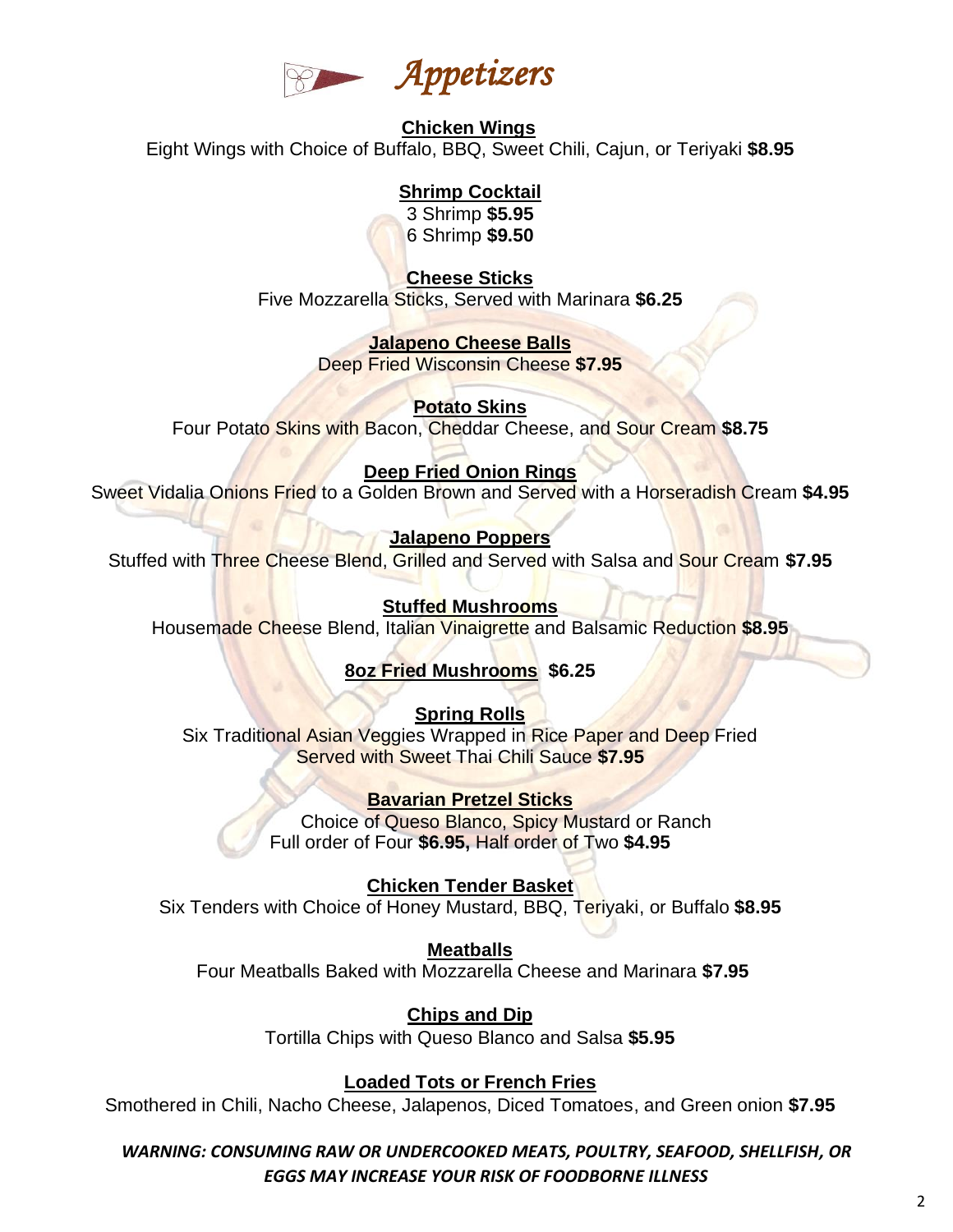

#### **Spinach Salad**

Hot Bacon Dressing, Hardboiled Egg, and Red Onion **\$5.25** With Grilled Chicken **\$9.95** With Grilled Salmon **\$11.95** With 5 Grilled Shrimp **\$11.95**

#### **Chef's Salad**

Turkey, Ham, Hardboiled Egg, and Red Onion with Three Cheese Blend **\$8.95**

#### **Caesar Salad**

Housemade Dressing, Garlic Croutons, and Parmesan Cheese **\$5.25** With Grilled Chicken **\$9.95** With Grilled Salmon **\$11.95** With 5 Grilled Shrimp **\$11.95**

#### **Side Salad \$3.95**

#### **Salad Dressings**

**Balsamic Vinaigrette, Bleu Cheese, Caesar, French, Golden Italian, Honey Mustard, Ranch, Raspberry Vinaigrette, Thousand Island**

**Gumbo \$5.95**

**Chili**  Cup **\$2.95** Bowl **\$4.95**

 **Soup of the Day** Cup **\$2.95** Bowl **\$4.95**

*Lighter Fare* 

#### **Power Bowl**

Grilled Chicken, and Sautéed Veggies served atop Quinoa with Sweet Glaze **\$8.95** Grilled Shrimp, and Sautéed Veggies served atop Quinoa with Sweet Glaze **\$10.95**

**Impossible Burger \$8.95**

Add Cheese **\$1.00,** Add Bacon **\$1.50**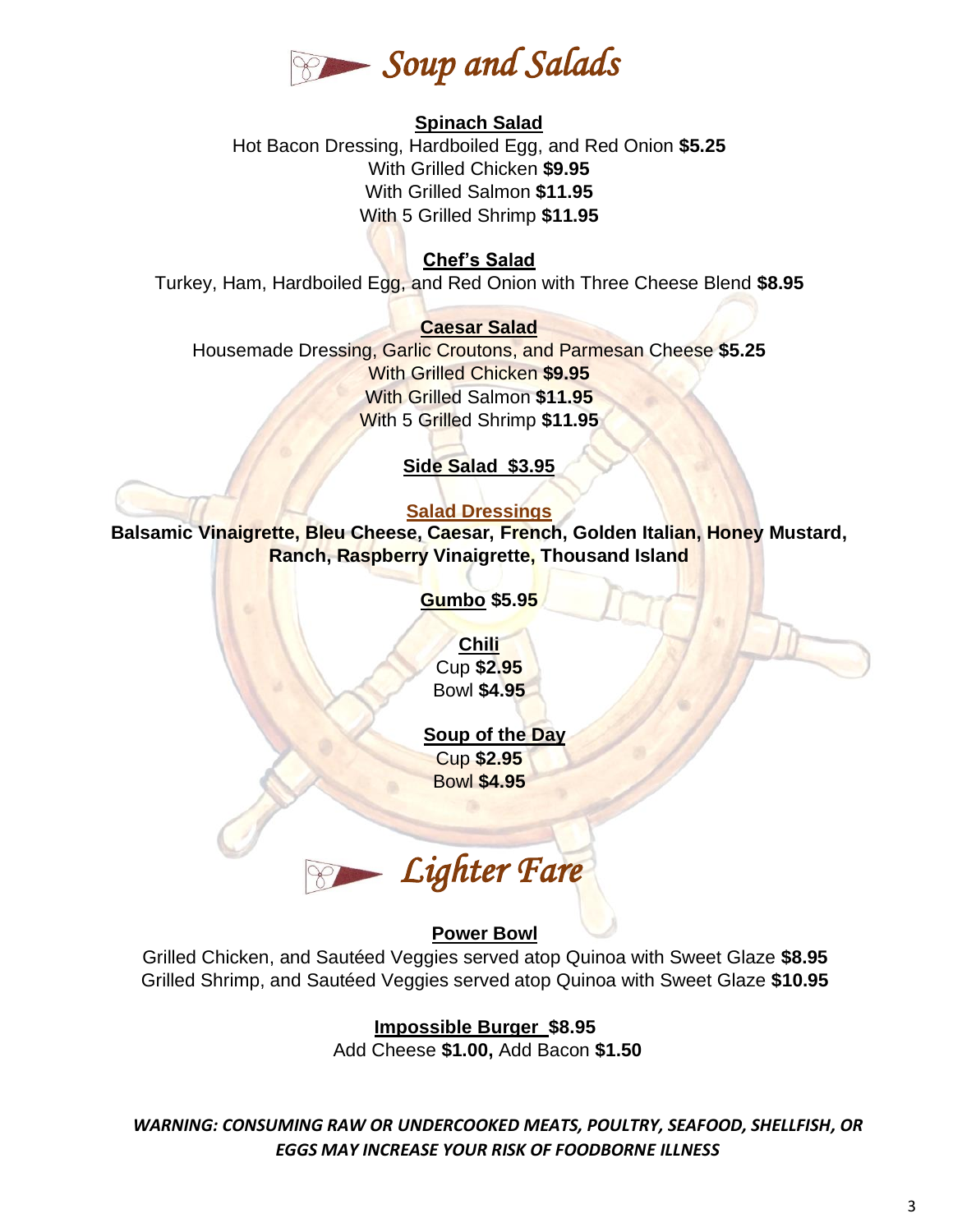

`

Comes with Chips. Substitute Side for **\$1.50** Cheeses Available are American, Cheddar, and Swiss

> **Hotdog** 4oz **\$3.95** Two 4oz **\$6.95** Coney Sauce **\$.50**

#### **Grilled Cheese**

Three Cheese Blend on Toasted White Bread **\$6.50** Add Tomato **\$1.00**, Add Bacon **\$1.50**

#### **BLT**

Bacon, Lettuce, Tomato Served on White or Wheat Toast **\$7.95** Add Extra Bacon **\$1.50**

> **Tenderloin Grilled or Breaded**

7oz Pork Tenderloin on a Burger Bun with Lettuce, Tomato, Pickle, and Onion. **\$7.95**

#### **Catfish Sandwich**

**Grilled, Breaded or Cajun** 7oz Filet on a Toasted Bun with Tartar Sauce, Lettuce, Tomato, Pickle, and Onion **\$8.95**

> **Hamburger** 6oz Patty served with Lettuce, Tomato, Pickle, and Onion **\$7.95** Add Cheese **\$1.00**, Add Bacon **\$1.50**

> > **Yacht Burger**

6oz Hamburger Topped with Mushrooms, Green Peppers, Onions, Swiss Cheese, and Bacon **\$8.95**

**Chicken Sandwich** Grilled Chicken Filet on Toasted Bun and Served with Lettuce, Tomato, Pickle, and Onion **\$8.25**

> **Reuben** Corned Beef Classic on Rye **\$8.95**

**French Dip** Shaved Roast Beef with Swiss Cheese and Au Jus **\$9.95**

**Club** Turkey, Ham, Bacon, Cheese, Lettuce, and Tomato on White Toast **\$9.95**

**Chicken Salad**

Roger's Homemade Chicken Salad Served on a Flaky Croissant with a Side Salad **\$8.95**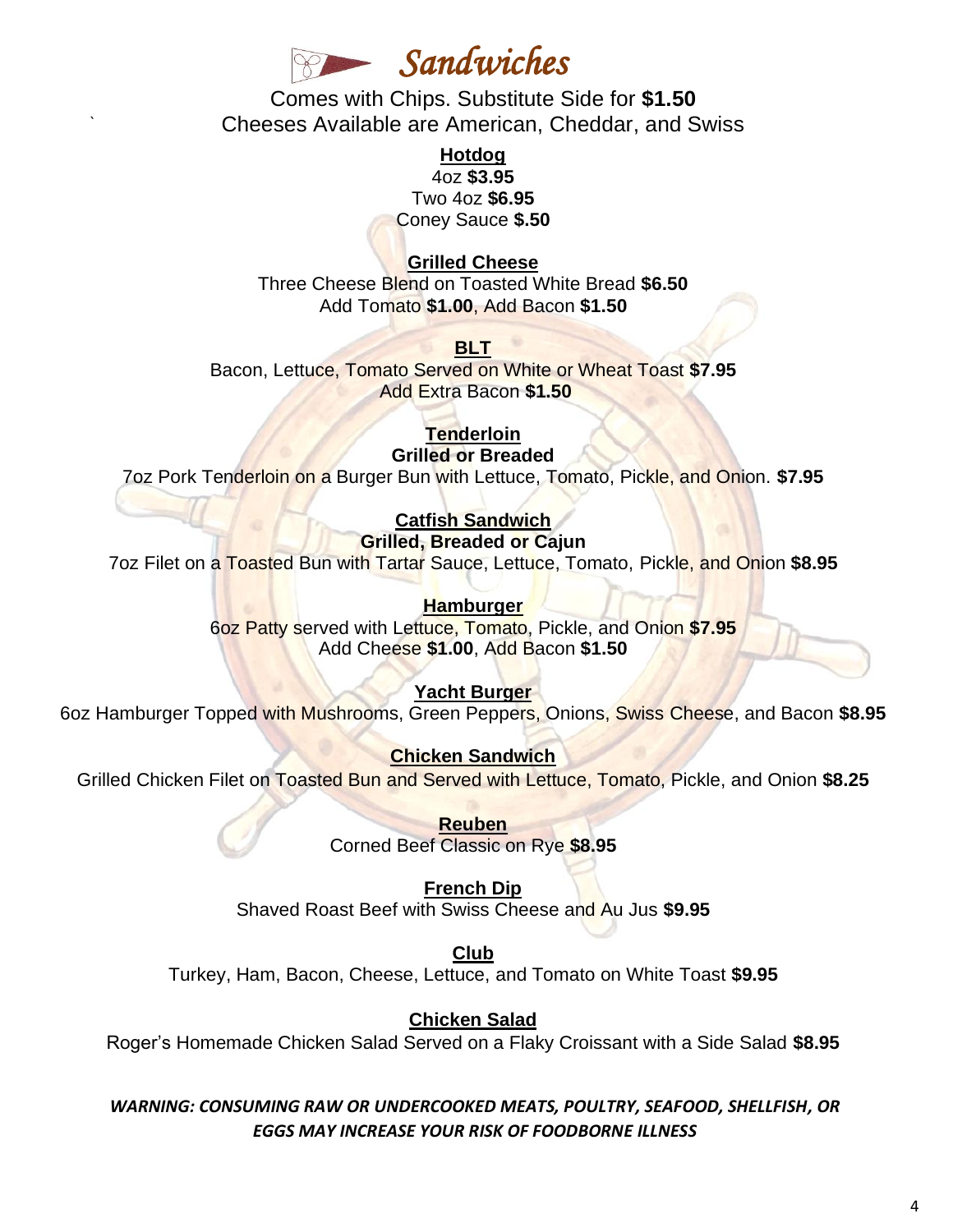### *South of the Border*

#### **Nachos**

Served with Choice of Chorizo, Chicken or Beef Covered in Queso Blanco with Salsa, Jalapenos, and Sour Cream **\$8.95**

#### **Soft Tacos**

Three Tacos with Choice of Ground Beef or Chicken, Served with Chips and Salsa **\$8.95**

#### **Quesadilla**

Flour Tortilla Filled with Chicken, Three Cheese Blend, Onions, Peppers, and Tomatoes Served with Sour Cream and Salsa **\$8.95**



#### *Served with choice of two sides*

**Grilled Chicken Dinner** One Grilled Chicken Breast **\$9.95**

**Fried Chicken Dinner** Two Piece or Three Piece **\$8.95, \$9.95** Includes a Maximum of one Breast and Choice of other Pieces

> **Single Breast** No sides **\$3.25**

**10 Piece Bucket \$19.95**

*Steak and Pasta*

**Filet** 6oz Filet Seasoned, and Grilled with Choice of Two Sides **\$16.95** Filet Night Special **\$14.95**

#### **New York Strip**

10oz New York Strip Seasoned, and Grilled with Choice of Two Sides **\$16.95**

#### **Chopped Steak Sizzle**

Ground Sirloin Smothered in Peppers, Mushrooms, and Onions Add Gravy at No Charge with Choice of One Side **\$10.95**

#### **Country Fried Steak**

Pan fried Steak served with Mashed Potatoes and Gravy with Choice of One Side **\$10.95**

#### **Spaghetti and Meatballs**

Housemade Meatballs Tossed in Marinara, Served with Garlic Bread Side not included **\$8.95**